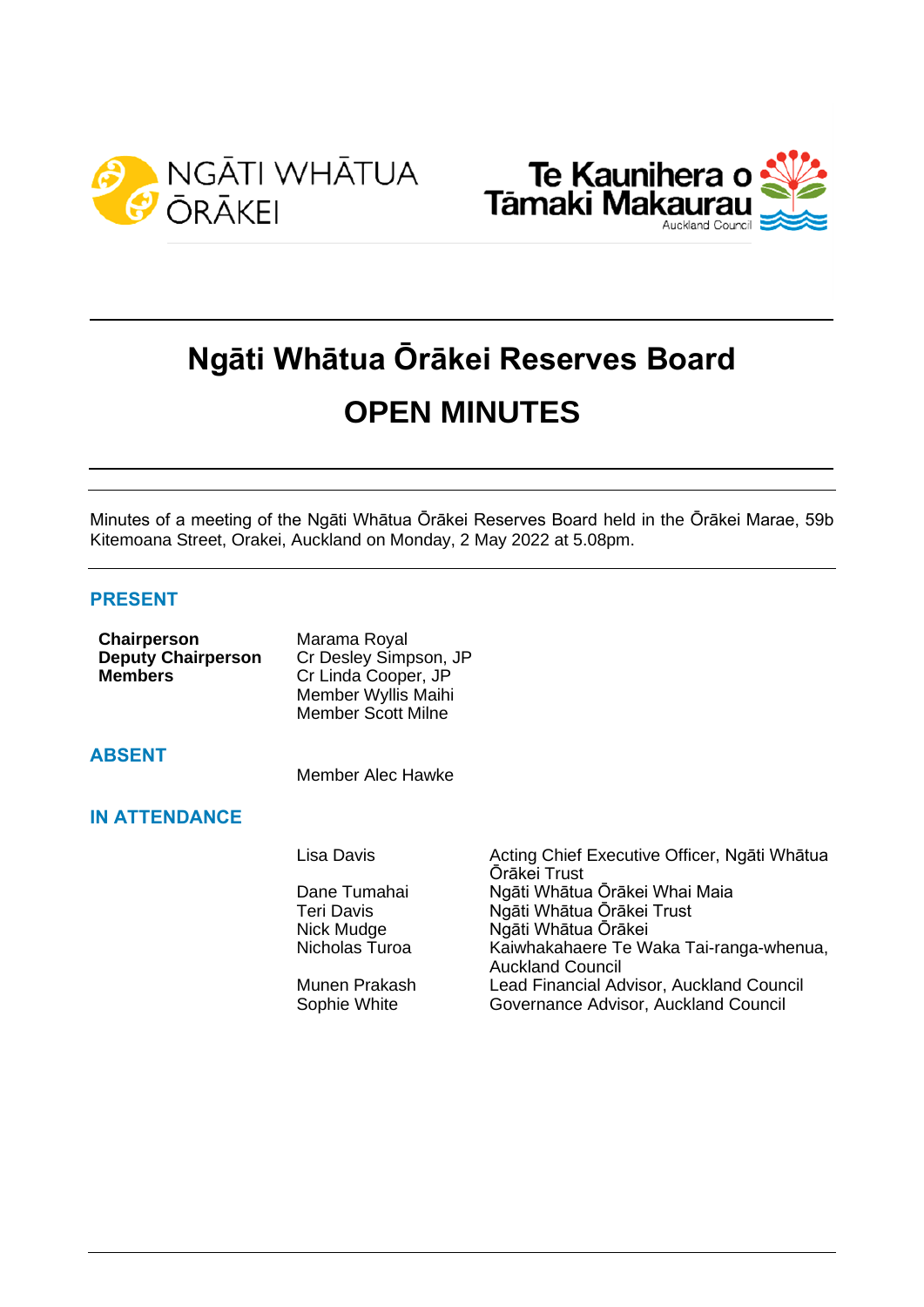

#### **1 Apologies**

Resolution number NGA/2022/7

MOVED by Deputy D Simpson, seconded by Member W Maihi:

**That the Ngāti Whātua Ōrākei Reserves Board:**

**a) accept the apology from Member Alec Hawke for absence.**

**CARRIED**

# **2 Declaration of Interest**

Chairperson M Royal declared an interest as a member of Auckland University Of Technology Council.

# **3 Confirmation of Minutes**

Resolution number NGA/2022/8

MOVED by Cr L Cooper, seconded by Member W Maihi:

#### **That the Ngāti Whātua Ōrākei Reserves Board:**

**b) confirm the ordinary minutes of its meeting, held on Monday, 28 February 2022, as a true and correct record.**

**CARRIED**

#### **4 Extraordinary Business**

There was no extraordinary business.

# **5 Minutes of the Ngāti Whātua Ōrākei Reserves Board meeting, Monday 28 February 2022**

The minutes were confirmed at Item 3: Confirmation of Minutes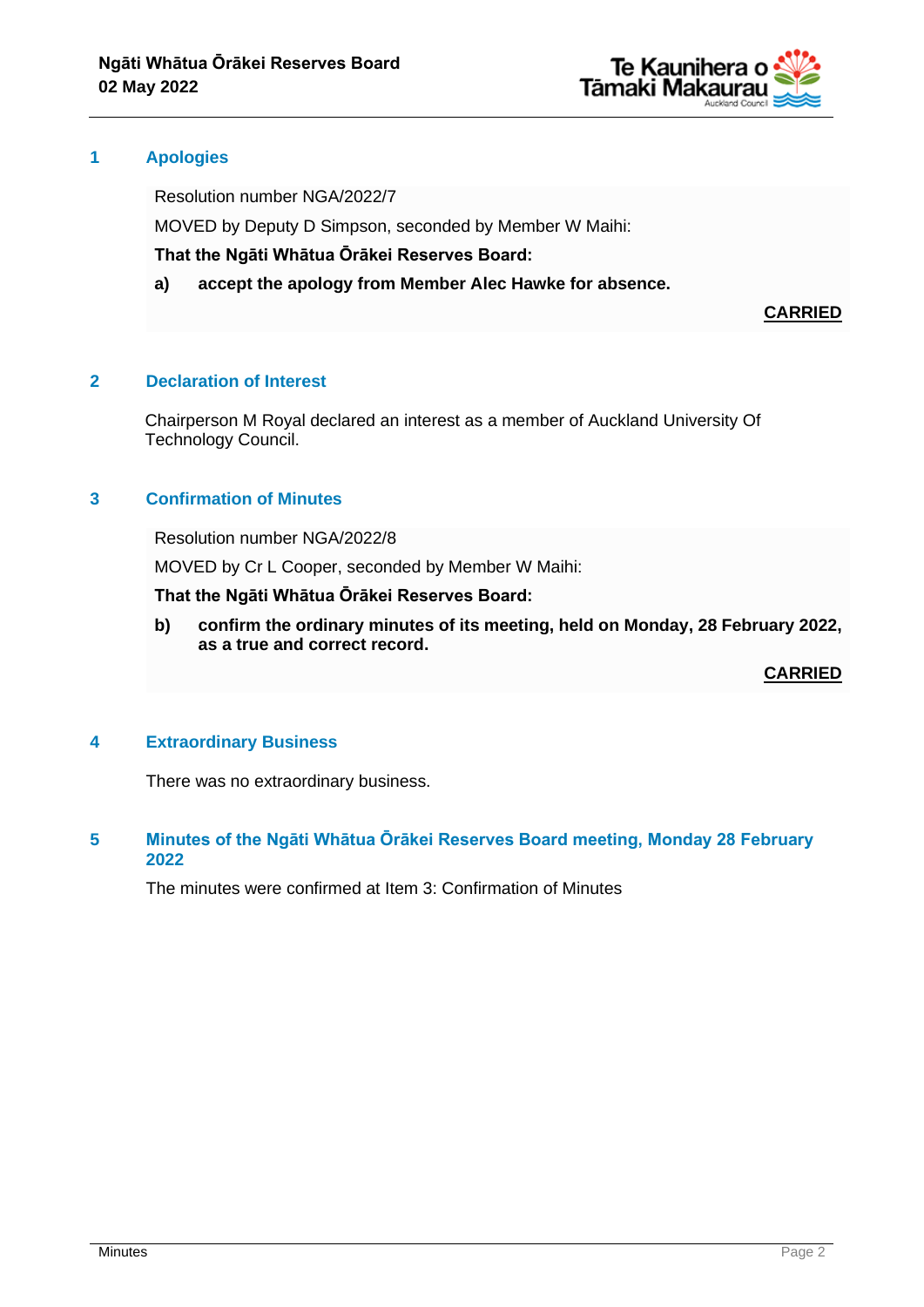

#### **6 Operations Report**

Note: changes were made to the original motion with adding new clause c), with the agreement of the meeting.

Resolution number NGA/2022/9

MOVED by Member S Milne, seconded by Member W Maihi:

**That the Ngāti Whātua Ōrākei Reserves Board:**

- **a) note the operational updates as detailed in this report.**
- **b) approve the transition from the current Maintenance 6-month grant arrangement to a 12-month grant arrangement to begin in June 2022, with the required monthly reporting to monitor this arrangement.**
- **c) request a three year report to be completed covering the achievements of the Ngāti Whātua Ōrākei Reserves Board: over 2019 – 2022.**

**CARRIED**

# **7 Projects Report**

Note: changes were made to the original motion, removing original clauses f), g), and h) and adding new clause f), with the agreement of the meeting.

Resolution number NGA/2022/10

MOVED by Cr L Cooper, seconded by Member S Milne:

**That the Ngāti Whātua Ōrākei Reserves Board:**

- **a) receive the project update reports:**
	- **i) Combined Reserve Management Plan**
	- **ii) Urupā**
	- **iii) Pourewa Pathways**
	- **iv) Pourewa Māra Kai**
- **b) receive the Draft Combined Reserve Management Plan Hearings Panel Report.**
- **c) approve the recommendations as set out in the Combined Reserve Management Plan Hearings Panel Report.**
- **d) approve the Urupā project funding request of \$100k to be spent on site determination, engagement and project specifications.**
- **e) approve the FY21/22 event budget of \$100k to be carried forward into FY22/23.**
- **f) request a prioritisation report on the Joannie Hawke Memorial**
- **g) approve the additional works funding request of \$149,500 to be spent on seed sowing machine equipment, rongoā planting and practice, beehives expansion equipment and visitor signage.**

#### **CARRIED**